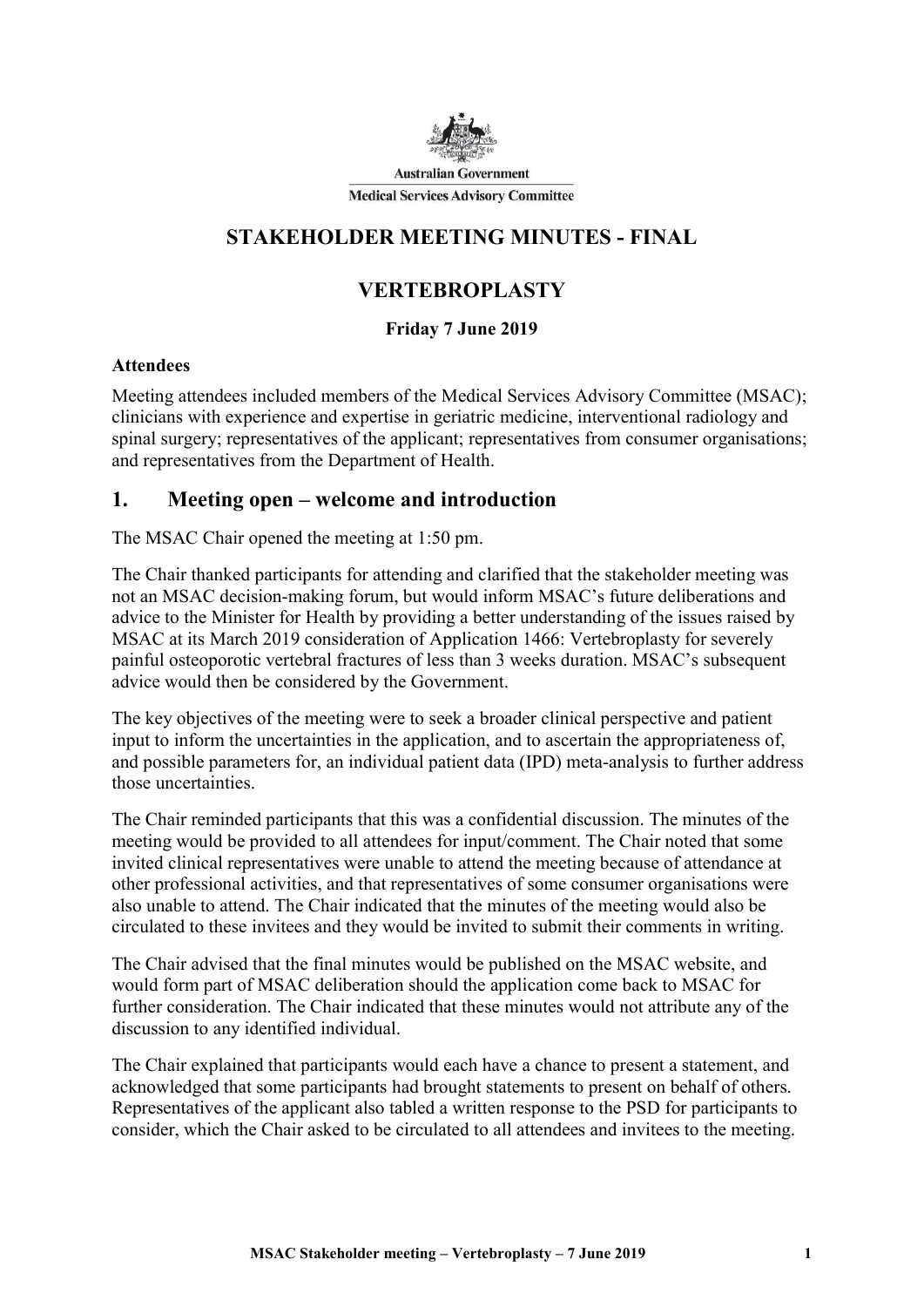### Conflicts of interest

The Chair noted that conflicts of interest had been declared and recorded, but in the context of this meeting conflicts did not need to be managed by exclusion from discussions.

### 2. Background – recent MSAC consideration and key discussion points

The Chair provided an overview of MSAC's role and membership, and reiterated the strict management of conflicts of interest in relation to applications.

MSAC considered Application 1466 for vertebroplasty at its November 2018 and March 2019 meetings. MSAC deferred its advice regarding public funding to convene a stakeholder meeting for broader consultation. The relevant Public Summary Document (PSD) was ratified by MSAC, outlining MSAC's advice with supporting rationale and evidentiary basis. The PSD was circulated to attendees before the stakeholder meeting.

The Chair noted the differing and polarised views regarding vertebroplasty among stakeholders, which had been expressed to MSAC, publicly and in other forums.

The issues proposed for discussion were:

- 1. understanding the variance in views by relevant experts of the place of vertebroplasty
- 2. optimising patient selection (how, when and who)
- 3. obtaining patient input on outcomes of importance to them
- 4. refining questions to be addressed in a meta-analysis of relevant randomised trials based on IPD.

### 3. Summary of discussion

#### Expert views on the place of vertebroplasty

The Chair indicated that MSAC is interested in obtaining the views of a broader group of clinicians who treat the same fractures differently in different contexts.

The Chair noted that when items for vertebroplasty were previously listed on the Medicare Benefits Schedule (MBS), there was a wide variation in uptake of vertebroplasty across states. This variation was wider than expected by demographic statistics, suggesting that patients considered suitable for vertebroplasty in some states were not receiving vertebroplasty in other states. The Chair noted that usually if there is a high need for a service, it is taken up evenly around the country. Participants noted that other interventional procedures also show geographic variability in uptake, which is due to different referring practices, different skill sets among operators, and clustering of services in cities.

The Chair also presented MBS data from 2005–2011 showing that 3988 services for vertebroplasty to treat painful osteoporotic vertebral compression fractures were provided by 171 providers, but 71% of all services were provided by only 10 providers. The question was asked as to why this would have occurred for vertebral fractures, which are quite common, especially in the elderly, when centres of expertise are usually formed for uncommon conditions. Representatives of the applicant explained that it is largely related to confidence of proceduralists. They explained that 10 years ago most hospitals were not offering the procedure, and interventional radiology as a subspecialty has doubled in the last 10 years. Most major centres can do this procedure now.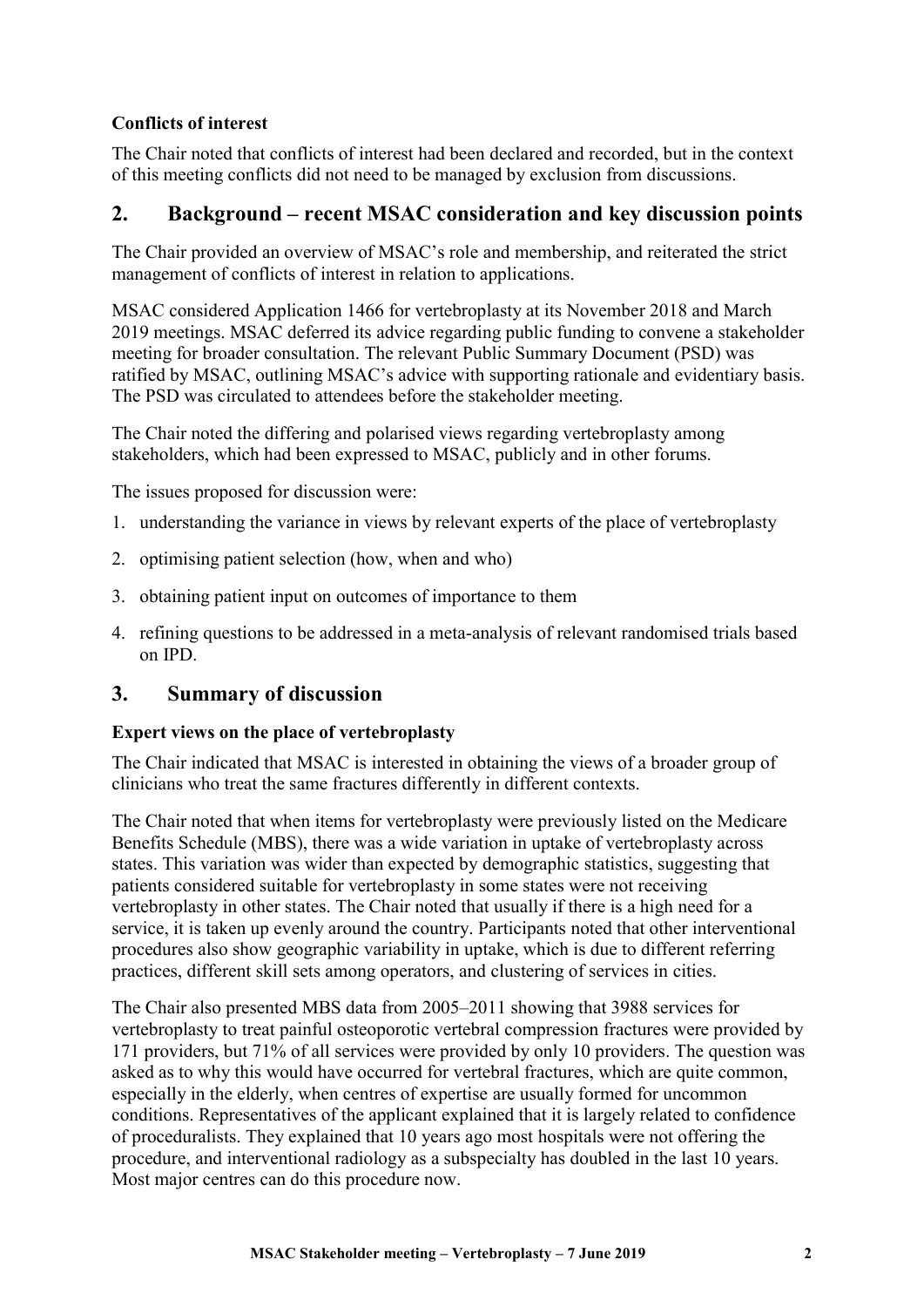Representatives of the applicant also related that their practice had increased to a high volume activity. The reasons for this was that there was a large elderly population in their area; they set up a specialist clinic and so developed expertise before other centres; and they actively educated GPs in their area. They commented that patients will be referred to operators who are known to have expertise in the procedure. They related that patients are willing to travel (even by flying) to access treatment within the strict 3 week timeframe set in their practice.

One clinician noted that the number of providers in the 2011 MBS data seems accurate based on professional organisation membership, and the proportions doing both diagnostic and interventional radiology is consistent with the pattern seen in practice. While many providers are generalists, some will develop a subspecialty interest and get a concentration of referrals, including from outside their hospital. The clinician was of the view that operators with moderate to high volume should be able to provide the procedure; operators doing the procedure only occasionally should be mentored. However, this cannot be enforced at the Medicare level, and relies on operator education and professional regulatory processes to enforce best practice.

Feedback was provided to the meeting that the surgical community believes there is a role for vertebroplasty. One clinician commented that about two-thirds of their patients are referred by neuro- or orthopaedic surgeons.

One clinician commented that there are large variations in care and opiate prescribing for patients with vertebral fractures. There is no widely disseminated model of care or pathway, so there is a role for guidelines for optimum management and medication. If vertebroplasty is not available, development of a pathway of care will be restricted. Most clinicians would use vertebroplasty selectively with other care options, but if they are not able to get experience with the procedure, they won't refer patients, who will then go down a different pathway that often includes aged care.

#### Patient selection

The Chair noted the importance of defined eligibility criteria to ensure that access to the service is limited to a specific group of patients. MSAC is seeking broader clinician input to further define the patient group with the greatest likelihood of clinical benefit, and how and when best to assess these characteristics to determine which patients are eligible for vertebroplasty.

Clinicians attending the meeting generally agreed that the typical patient for whom vertebroplasty would be considered is an elderly person with an acute fracture, presenting to the emergency department with severe pain that does not respond to analgesia. They typically have a CT scan and are then referred to a geriatrician for ongoing care. After admission, their pain remains unresolved with opiate analgesia, the patient is immobilised, and becomes increasingly confused and constipated because of the side-effect of opiates.

Representatives of the applicant explained that if a patient has been in hospital for a couple of days and is doing well in terms of pain and mobilisation, they will not be offered vertebroplasty. They also stated that vertebroplasty is only offered to patients whose pain does not improve with appropriate pain management (including opiates and/or other analgesics) because this is an indicator of an unstable fracture. They must also have an early fracture which has not yet healed, and severe osteoporosis or at least established osteoporosis. After the procedure, patients' pain is reduced very quickly from severe to mild, they are able to mobilise, can reduce or cease opiate use and be discharged much earlier.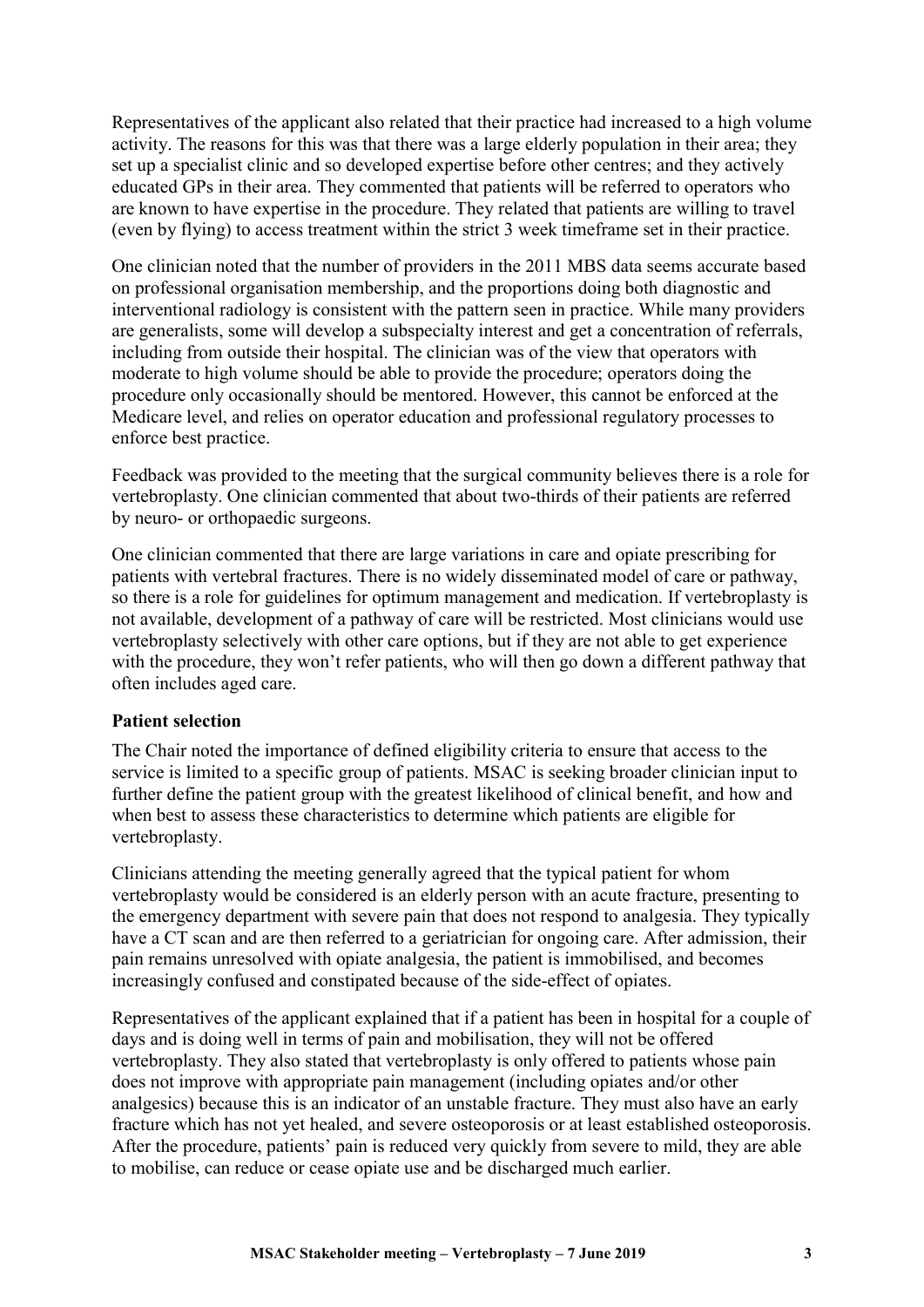It was noted that some people get substantial and sustainable benefit as shown in the VAPOUR trial; however, difficulties arise with patient selection. For the target group – those who are incapacitated and unable to mobilise – an assessment could be made after a short inpatient stay. However, in the community setting, where the intention of referral is to keep a patient out of hospital, the procedure may end up being undertaken for some people who would have recovered without vertebroplasty.

Representatives of the applicant emphasised that clinical success requires early intervention while the bone is still soft and not completely collapsed. They explained that the initial application was limited to fractures of <6 weeks duration, because after this time, in most patients, the fracture would have consolidated and vertebroplasty would be less effective. Patients with fracture duration of 3–4 weeks would benefit most. The application was subsequently limited to fracture durations of ≤3 weeks based on evidence from the VAPOUR trial in which 79% of patients had fractures of this duration. The applicant had provided MSAC with additional analyses of pain results limited to this subgroup of VAPOUR trial patients ( $n = 95$ ), which also show that significantly more patients in the vertebroplasty arm achieved an NRS pain score of  $\leq 4/10$  after 14 days than in the sham arm, and the difference between the groups for this outcome was maintained out to at least 6 months.

Clinicians commented that it is important to treat people with acute, unresponsive pain as early as possible, but that 3 weeks may not be long enough to organise treatment for some patients. Some clinicians felt that some patients with fracture duration longer than 3 weeks (e.g. a slow-healing fracture at 6 weeks, or even some months) would still benefit. Prognostic factors include the site of the fracture and the degree of deformity. The view was expressed that experienced clinicians would be able to identify patients likely to have a better outcome. Representatives of the applicant reiterated that, although vertebroplasty should be offered within 3 weeks to avoid further deterioration, many patients will show improvement up to 6 weeks. However, it was pointed out that decisions will rely on what is able to be demonstrated by evidence.

One clinician commented that fractures will heal in 6–8 weeks, independent of age or presence of osteoporosis. However, in some patients pain keeps getting worse, which could be due to progressive vertebral fractures. The acuteness of the fracture event may be difficult to ascertain. Another clinician commented that patients with ongoing pain would need to have imaging and be reassessed. It is possible for the same vertebra to refracture.

Clinicians discussed whether use of vertebroplasty should be limited to thoracolumbar fractures (T11, T12, L1 and L2). Representatives of the applicant stated that there is enough evidence and biological plausibility that vertebroplasty is most effective in thoracolumbar fractures. This range of fractures would cover about 85% of hospitalised patients. Some clinicians expressed the view that lower thoracic vertebrae should be included. Representatives of the applicant stated that there is evidence to justify including T10–L3, but they would accept limiting it to the four bones in the thoracolumbar junction which have the best results.

One clinician commented that it is important to define the subset of patients for whom the procedure will be available. Although the risks of the procedure are comparatively low, in some patients it will fail and they will need surgery, which is difficult to do after vertebroplasty.

One clinician commented that persistent pain is related to deformity but there are no data that vertebroplasty is protective for spinal alignment; restoring vertebral height is not related to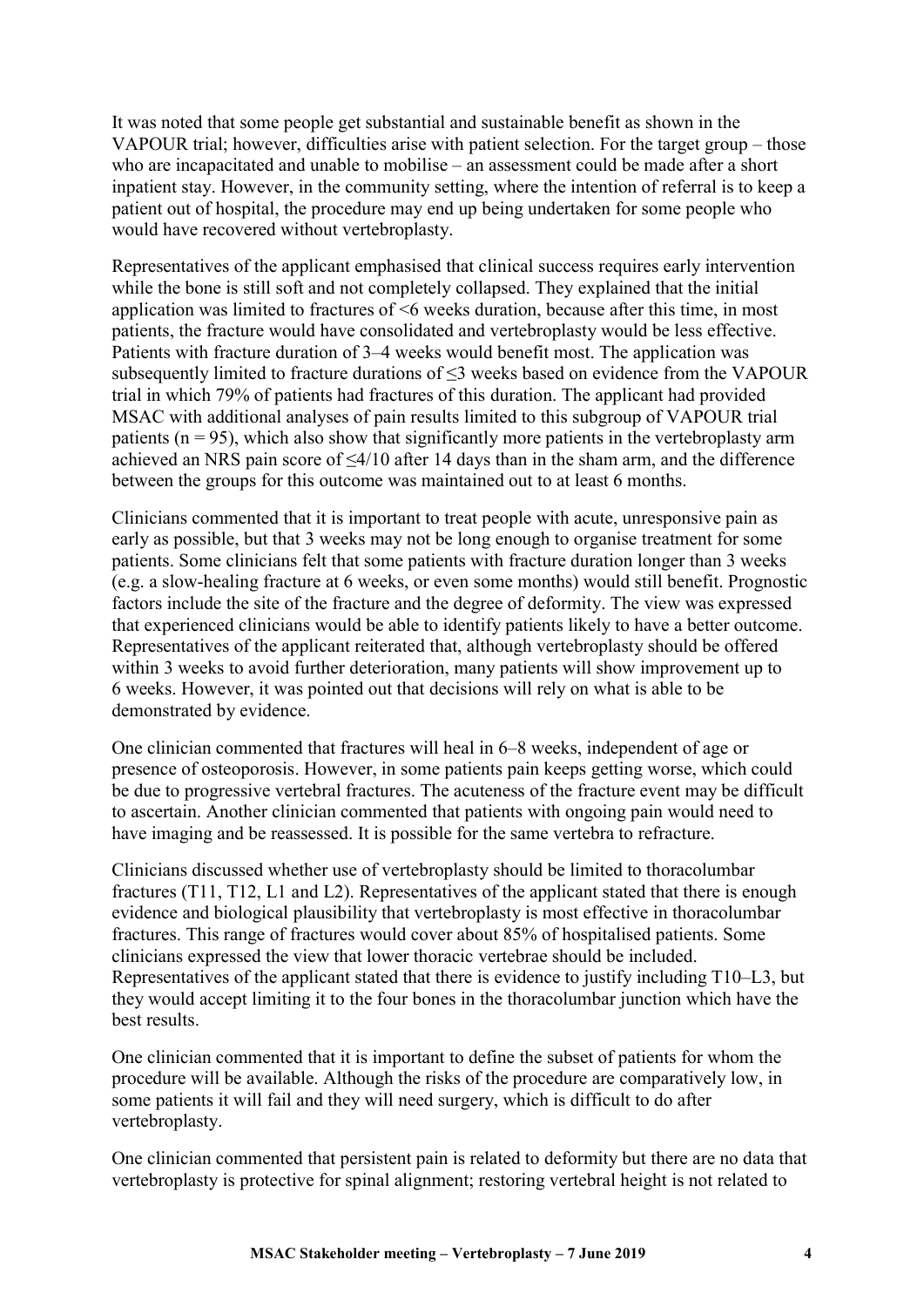spinal alignment. (Representatives of the applicant stated that the VAPOUR trial showed 36% restoration in vertebral height at 6 months in the vertebroplasty group.)

One clinician commented that vertebroplasty may also be appropriate to improve structural integrity in cancer patients with ongoing bone metastases.

The Chair noted that MSAC is also seeking clinicians' opinions on the suggestion raised during targeted consultation that eligibility of patients should be a combined decision between a spinal surgeon and an interventional radiologist.

Participants noted that, as observed for other procedures, requiring combined decisionmaking may place constraints on the number of procedures that are performed. One clinician commented that there is inherent conflict of interest in referral patterns; providers are financially incentivised to keep patients. Requiring specialty-specific referrals could lead to problems with under-referral. They also commented that pain specialists and geriatricians should not be excluded from referring. This was supported by another clinician who commented that collaboration between specialists should be part of specialist best practice, but it would not be appropriate for an MBS listing to specify who can and cannot collaborate.

Another clinician expressed the view that, in the past, vertebroplasty had been performed on a number of fractures for which the procedure was not suitable. They felt that assessment of fractures should be done by someone who regularly deals with fractures and trauma, and recommended spinal surgical review of fractures before performing vertebroplasty.

Another clinician commented that vertebroplasty is no different to orthopaedic surgery in that both are used to manage repair unstable fractures, but it seems that limitations are being discussed for vertebroplasty that are not placed on surgical interventions. Requiring that a neurosurgeon should agree to vertebroplasty being performed would be unusual. They also commented that there has been no comparison of vertebroplasty with surgical fixation of fractures.

#### Patient input

The Chair acknowledged the importance of obtaining input from patients or patient representatives about what outcomes are important to them, especially over time and in relation to analgesic use and functionality.

Consumer feedback provided to the meeting indicated that consumers would like clear information about the evidence that demonstrates which patients are most likely to benefit from the treatment. This includes advice on the intricacies of when to treat, preferred cement volume and how many times a patient could have the procedure. Giving consumers a voice about what they choose to do will be an important consideration if the procedure is listed on the MBS. If there is controversy around when patients should be treated, it is important that patients know their options based on the evidence.

It was noted that, if use of vertebroplasty is limited to thoracolumbar fractures, it would be important for consumers to understand why some patients would be excluded despite some evidence for effectiveness in other sites. A representative from the Royal Australian and New Zealand College of Radiologists commented that the College has a recognised history of developing educational resources and website guidance for clinicians and consumers. They would be willing to collaborate with the applicant to develop resources, including advice for referrers. It was agreed that this would be useful. From the consumer point of view, such resources are highly valued, but it was noted that consumers should be included in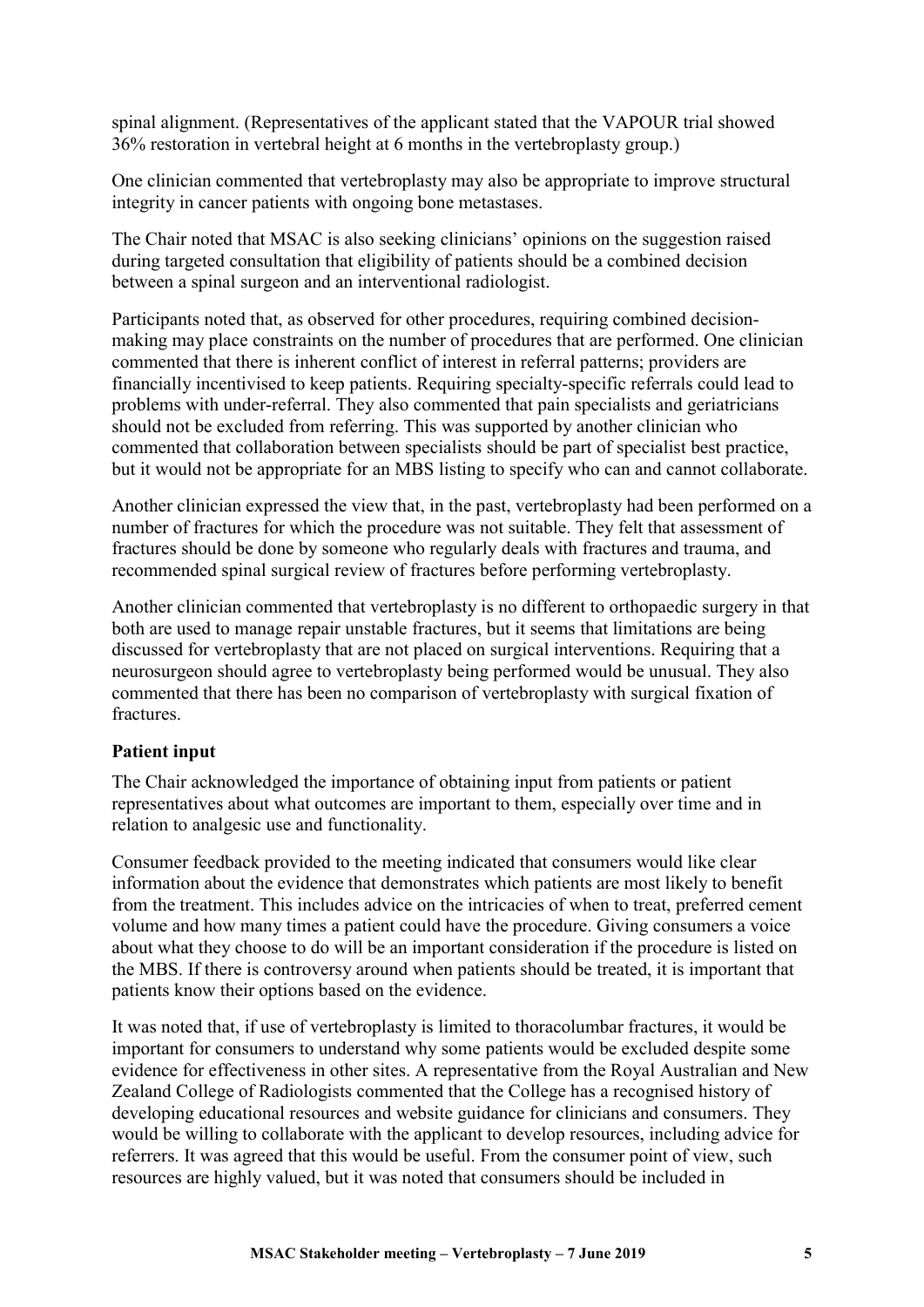developing them. The resources must also clearly show the steps of informed consent that the patient or their decision-maker need to go through.

The Department gave feedback from consumers which came through the newly established HTA Consumer Evidence and Engagement Unit of the Department. They described an elderly female patient with a history of vertebral fractures who had been given opiates by her GP. She decided to change GPs and was given a different medication, after which she regained function and decided not to have any further intervention. The Department also mentioned feedback that had been submitted to the review of vertebroplasty in the UK from the National Osteoporosis Society (UK) noting they would be hesitant for external time pressures to rush people into a procedure before they had received an adequate trial of optimal analgesia.

The meeting heard from a patient who had vertebroplasty following a fall in 2006. The procedure was only offered after 12 months of severe pain, and was performed on the T6 vertebra in 2007. The procedure relieved the patient's pain but the patient had further fractures of T7 and T12 in 2008. The patient has had very little pain in that area since then. The patient has been told that there are more fractures present but has been told not to have further vertebroplasty procedures. It was noted that this patient had experienced great relief 12 months after a fall, but that this is outside the timeframe covered by the application being considered by MSAC.

One clinician noted difficulties raised by the way private health funds treat admissions involving non-MBS reimbursable procedures. They described the situation where a patient is in hospital for 8 days with neurological problems, is found to have an osteoporotic fracture and is very difficult to mobilise. The private health fund would deny payment for the whole admission if one of the procedures used during the admission is not MBS funded. To work around this, the patient would be forced to return home for 5 days to create a clear gap between the neurological event and the non-refundable procedure.

#### IPD meta-analysis

The Chair asked for input on whether an independent meta-analysis based on IPD would be possible and of value. Considering that the available randomised trials show a small variation in effect size, and the totality of evidence shows a small effect favouring vertebroplasty, would such a meta-analysis be able to give more clarity and confidence about the clinical meaningfulness of the effect and which patients would most benefit?

To support this, the Chair advised that MSAC is seeking advice on the perceived clinical effect of vertebroplasty and the durability of that effect. In particular, MSAC is seeking input to better specify the questions and themes for further investigation of vertebroplasty in a meta-analysis (if that is considered appropriate).

MSAC had already proposed several assessment themes:

- the size of effect of vertebroplasty on different types of outcomes and ways of measuring them
- potential harms of vertebroplasty
- sources of clinical heterogeneity in predicting and estimating the extent of any treatment effect modification.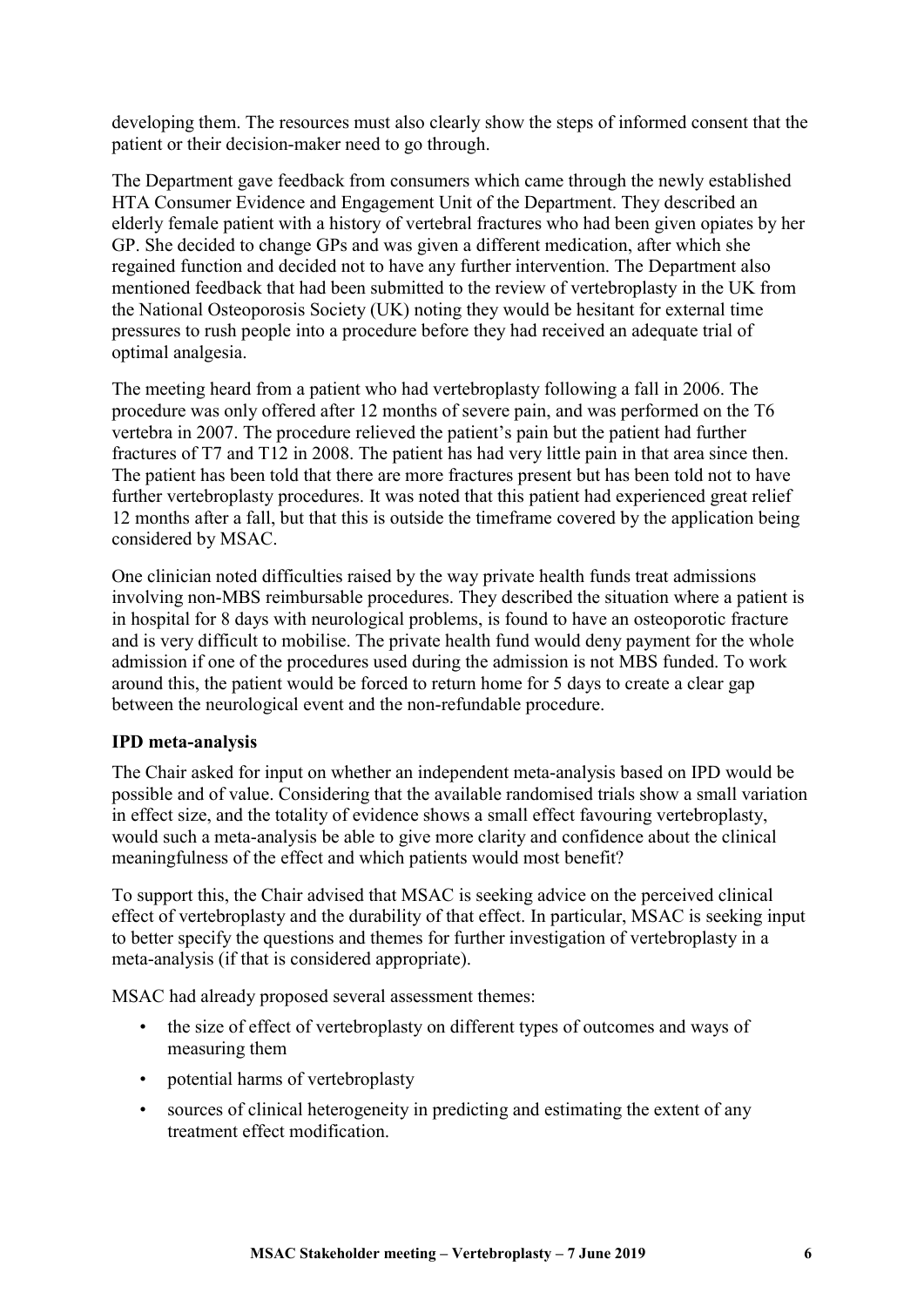Representatives of the applicant were strongly of the view that an IPD meta-analysis of the four randomised trials would be of no value because there is insufficient clinical overlap between the VAPOUR trial and other trials. In their opinion, the VAPOUR trial assessed a different set of patients with vertebral fracture and used a different technique to the other randomised trials.

Representatives of the applicant emphasised that clinical success depends on using enough cement to fully support the bone. They explained that, in their practice (and in the VAPOUR trial), they use the vertebral fill technique (using enough cement to fill the vertebral body top to bottom, side to side, and at least two-thirds of the way back) under radiological guidance, stopping if cement begins to leak from the fracture. Published data shows progressive increase in volume of the vertebral bodies from T5 to L5 such that L5 has four times the volume of T5. The two randomised trials published in 2009 used much lower volumes of cement, mainly because fractures in those trials were of longer duration than in the VAPOUR trial and would already have healed or consolidated to a greater extent. It would be impossible to tell from IPD whether adequate cement had been injected. It would not be possible to compare the effects of a specific volume of cement because the amount of cement required depends on the size of the vertebral body, which varies, and on the fracture morphology (e.g. the presence of a fracture cleft). Adjustment for varying fill volume across multiple different vertebral levels each of different size would be impractical in an IPD metaanalysis.

Representatives of the applicant also stated that data from the VAPOUR trial should not be combined with the more recent (2018) VERTOS IV trial. Patients in the VERTOS IV trial were referred from radiology centres if a fracture was found on X-ray. They were given a questionnaire about their level and duration of pain. Those with pain scores >5/10 and duration of <9 weeks were assessed by a clinician to determine their suitability for vertebroplasty, meaning duration before treatment was extended to up to 12 weeks. Patients in the VERTOS IV trial were all outpatients, half did not have osteoporosis, most had not tried opiates, and only 17 of 180 randomised patients had fracture durations of <3 weeks. The procedure used in the VERTOS IV trial used slightly less cement than in the VAPOUR trial but the higher frequency of extravasation indicates that fractures being treated were older (mean 6 weeks) than in the VAPOUR trial. The procedure was also performed without sedation in the VERTOS IV trial.

Another meeting attendee indicated that there would need to be sufficient clinical overlap across patients enrolled in the trials for an IPD meta-analysis to be meaningful. Some clinicians suggested that the difference in cement volume and fracture duration between trials without having these differences defined to the individual patient level would mean that the trials could not be meaningfully meta-analysed.

A question was raised about the effect of vertebroplasty on early mobilisation, and why there seemed to be reduced or no incremental treatment effect in terms of analgesic use and quality of life outcomes between the two groups in the VAPOUR trial, given the apparent large benefit of vertebroplasty in the patient stories. Representatives of the applicant explained that the trial did not measure early mobilisation but used hospital discharge as a proxy, finding that hospitalised patients in the trial were discharged a median of 5.5 days earlier. They noted that the EQ-5D questionnaire is not specific for osteoporosis and is insensitive to vertebral fractures, and more than half the patients were unable to complete the timed-up-and-go test at baseline. Results showed that pain was reduced in patients who were taking less analgesia.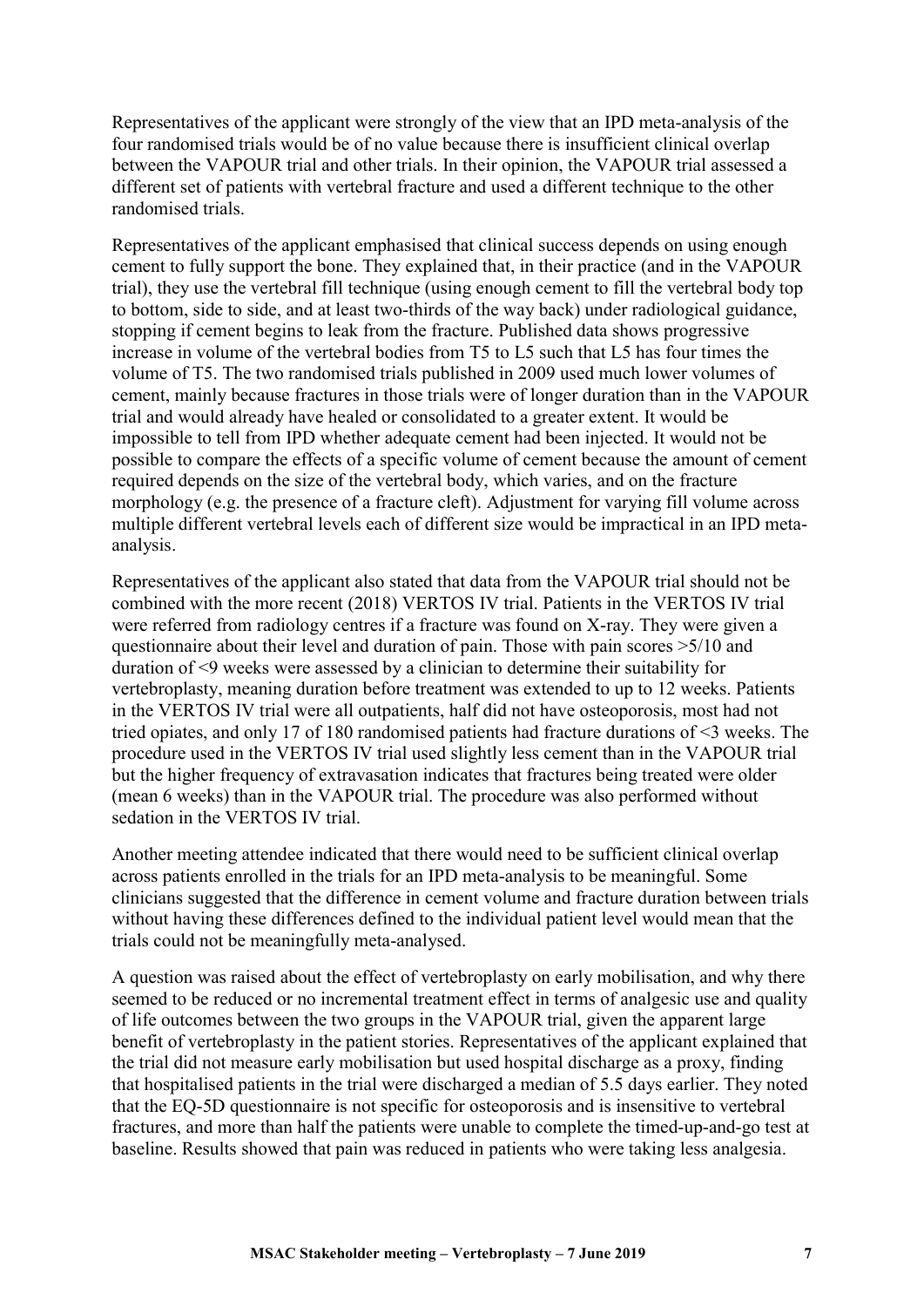Roland-Morris Disability scores lagged a little behind pain scores, but showed clinically significant benefits at 1–6 months in the vertebroplasty group.

The issue was raised that, without standardised data on analgesic use, it is hard to determine the effect of vertebroplasty. Representatives of the applicant explained that the initial intention was to measure all opiate types and doses and convert them to a morphine equivalent. However, because patients were hospitalised, often confused and taking multiple medications together, collecting detailed information on opiate type and dose was not possible. They also commented that it is not possible to supervise or standardise opiate treatment regimens in a trial; it is impractical, hospitals would not allow it, and private insurance health funds would not pay for the entire admission.

Representatives of the applicant were asked about the implications of vertebroplasty on subsequent fractures of adjacent vertebral bodies. They explained that even if vertebroplasty is not done, adjacent vertebrae can be affected in up to 10–20% of patients. There is reliable trial data that there is no excess risk of adjacent fracture after vertebroplasty.

Representatives of the applicant were asked about the risks of extravasation of cement during the procedure. They are confident that the risk of cement migration is known and is low. They explained that the new purpose-built kits for vertebroplasty use very high viscosity material that does not leak. They also do the procedure under radiological guidance to ensure that the procedure is stopped before leakage occurs.

The following opinions were expressed:

- because different trials emphasised different approaches to measuring outcomes, an IPD could provide 'a level playing field' in terms of defining outcomes
- there may be a role for analysing these trial data to determine if there is a subgroup of patients with fractures in the delayed phase who might benefit from vertebroplasty
- analysis of IPD could help to show if there was any trend in size of the treatment effect of vertebroplasty by fracture duration
- IPD could be useful to look at whether other factors related to particular patient characteristics might modify the size of this treatment effect.

#### Other issues raised

In addition to the tabled written response to the PSD and other comments above during the meeting, representatives of the applicant also made the following points:

- there has been no consideration of complications of conservative care and opiate treatment
- none of the randomised trials were powered to compare the effect of fracture duration between subgroups within each trial, so instead compared outcomes across trials with respect to their differences in enrolment by facture duration
- among the four blinded randomised trials available, the VAPOUR trial, with 79% of patients with fracture duration of <3 weeks, shows positive results, but the three other trials with 20% of patients with fracture duration of <3 weeks show negative results; this would seem to confirm that vertebroplasty is effective for short-duration fractures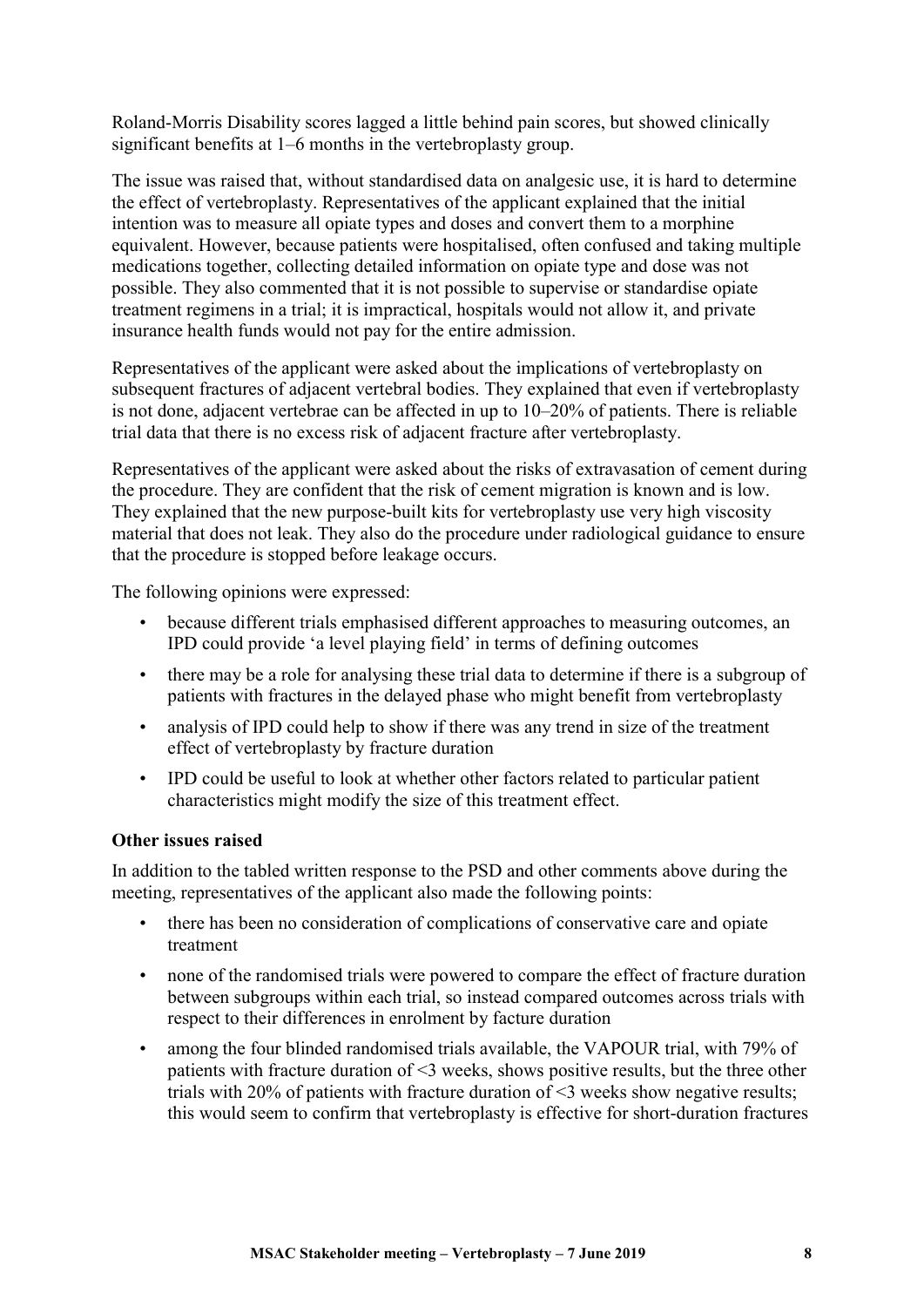- recruitment for blinded randomised trials is difficult, but despite this, the VAPOUR trial was completed and was properly powered to detect an effect; concentration of patients in one centre in this type of trial is to be expected
- the VAPOUR trial results are supported by positive results from an open randomised trial reporting data for patients with fracture duration of <3 weeks (Yang eta l, 2016)
- the VAPOUR trial was purpose-built for this application, so the applicant disagrees with MSAC's opinion that its results cannot be generalised
- the VAPOUR trial is an independent blinded randomised trial with positive outcomes; however, the applicant considers that it is not clear from reading the Cochrane review that there has been a positive trial.

Representatives of the applicant were asked about the criticism raised in the Cochrane review of potential unblinding in the VAPOUR trial. Representatives of the applicant explained that patients were asked to guess which procedure they had (vertebroplasty or sham) and to give reasons for that guess. Reduction in pain was the only reason that patients gave for their responses. It was acknowledged that the observed responses to the questionnaire after the procedure could reflect that patients had a better pain response, but was there potential for patients to guess which treatment they had based on smell or sensation etc.? Representatives of the applicant explained that the cement they use is mixed in a closed system so there would be no detectable smell in either procedure. They also explained how they simulated the vertebroplasty procedure in the sham group, and noted that patients were under conscious sedation so would be very unlikely at the time to be aware of which procedure they had.

One clinician commented that there is respect among his colleagues for the MSAC process. They feel it is fair and rigorous, and prevents adoption of low value practice and wastage of health funding. However, there is some concern that the process is quite arduous, and the difficulty of obtaining the evidence required may discourage people from submitting applications for services that may be beneficial. The clinician suggested that MSAC needs to have procedural consistency in dealing with differences of opinion between professional groups. They commented that vertebroplasty is an established technique, and related that clinicians were achieving good results with it when it was previously funded. Clinicians were surprised when the 2009 randomised trials showed no benefit. The clinician commented that the VAPOUR trial compensated for problems in the early trials, and showed that with strict patient selection criteria, results can be positive. They expressed their disappointment that so far results of the VAPOUR trial had been combined with, and effectively 'drowned out' by, the other trials. Other clinicians agreed that there is no rationale for combining data from the VAPOUR trial for patients in the acute phase with data from other trials in patients with chronic fractures.

One clinician commented that it is difficult to perform trials and generate evidence for interventional radiology procedures that are continually evolving, and which have heterogeneous techniques and many variables. Device companies will not fund these trials. They commented that the VAPOUR trial controls for heterogeneity with consistent patient selection criteria, consistent technique and limited centres. They expressed the concern that withholding funding until further evidence arises will lead to many patients suffering a great degree of morbidity.